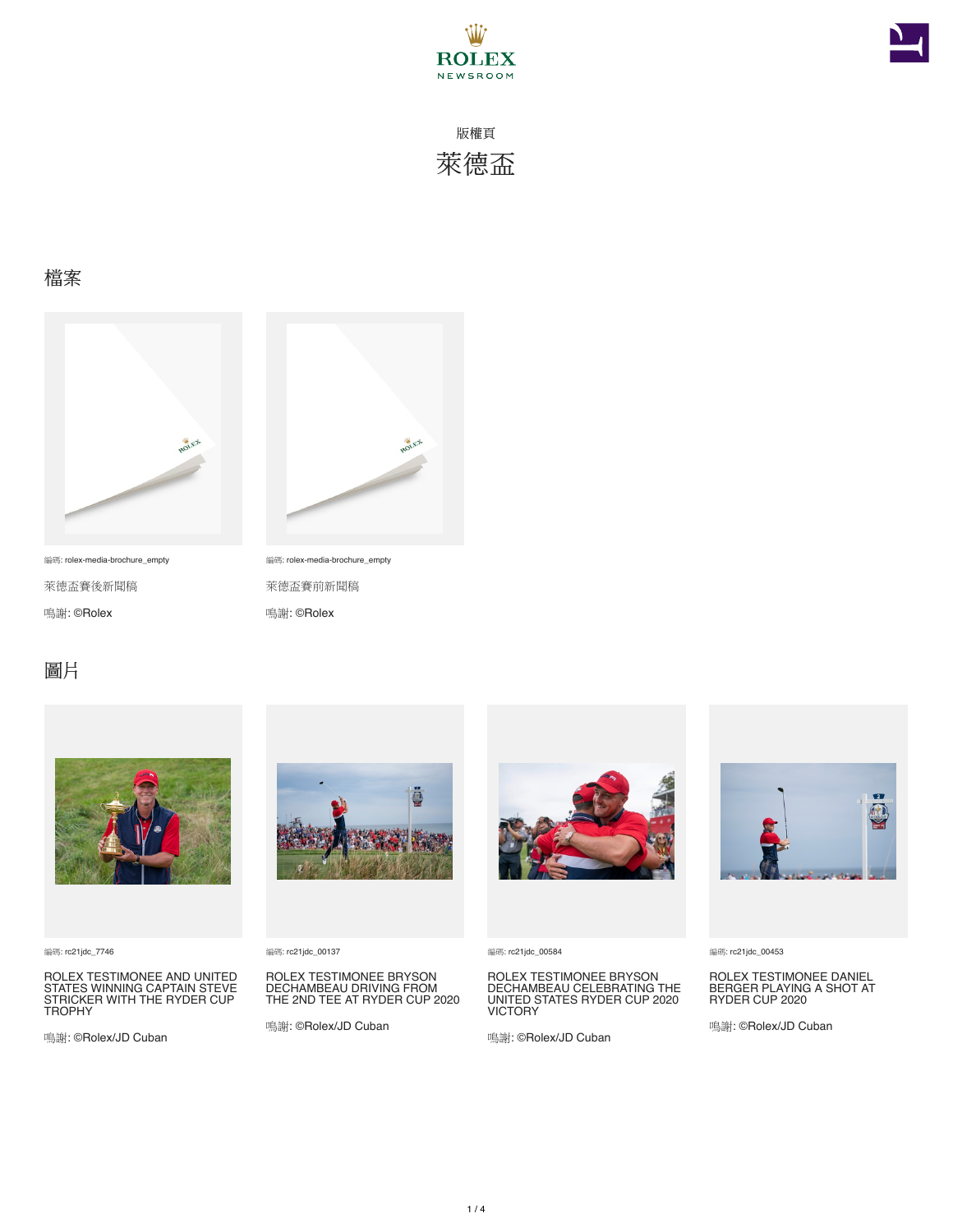







編碼: rc21jdc\_6566

ROLEX TESTIMONEE PAUL CASEY PLAYING A SHOT AT RYDER CUP 2020

鳴謝: ©Rolex/JD Cuban

編碼: rc21jdc\_0335

A VIEW OF THE 1ST TEE ON DAY TWO OF RYDER CUP 2020

鳴謝: ©Rolex/JD Cuban



編碼: rc21jdc\_0487

ROLEX TESTIMONEES JORDAN SPIETH AND BROOKS KOEPKA AT RYDER CUP 2020

鳴謝: ©Rolex/JD Cuban



編碼: rc21jdc\_0496

ROLEX TESTIMONEE JON RAHM PLAYING A SHOT AT RYDER CUP 2020

鳴謝: ©Rolex/JD Cuban



編碼: rc21jdc\_3640

ROLEX TESTIMONEE PAUL CASEY PLAYING A SHOT AT RYDER CUP 2020

鳴謝: ©Rolex/JD Cuban



編碼: rc21jdc\_5478

# ROLEX TESTIMONEE BROOKS KOEPKA PLAYING A SHOT AT RYDER CUP 2020

鳴謝: ©Rolex/JD Cuban



編碼: rc21jdc\_076

## A VIEW OF THE SCOREBOARD ON DAY ONE OF RYDER CUP 2020

鳴謝: ©Rolex/JD Cuban



編碼: rc21jdc\_2853

#### ROLEX TESTIMONEE BRYSON DECHAMBEAU PLAYING A SHOT AT RYDER CUP 2020

鳴謝: ©Rolex/JD Cuban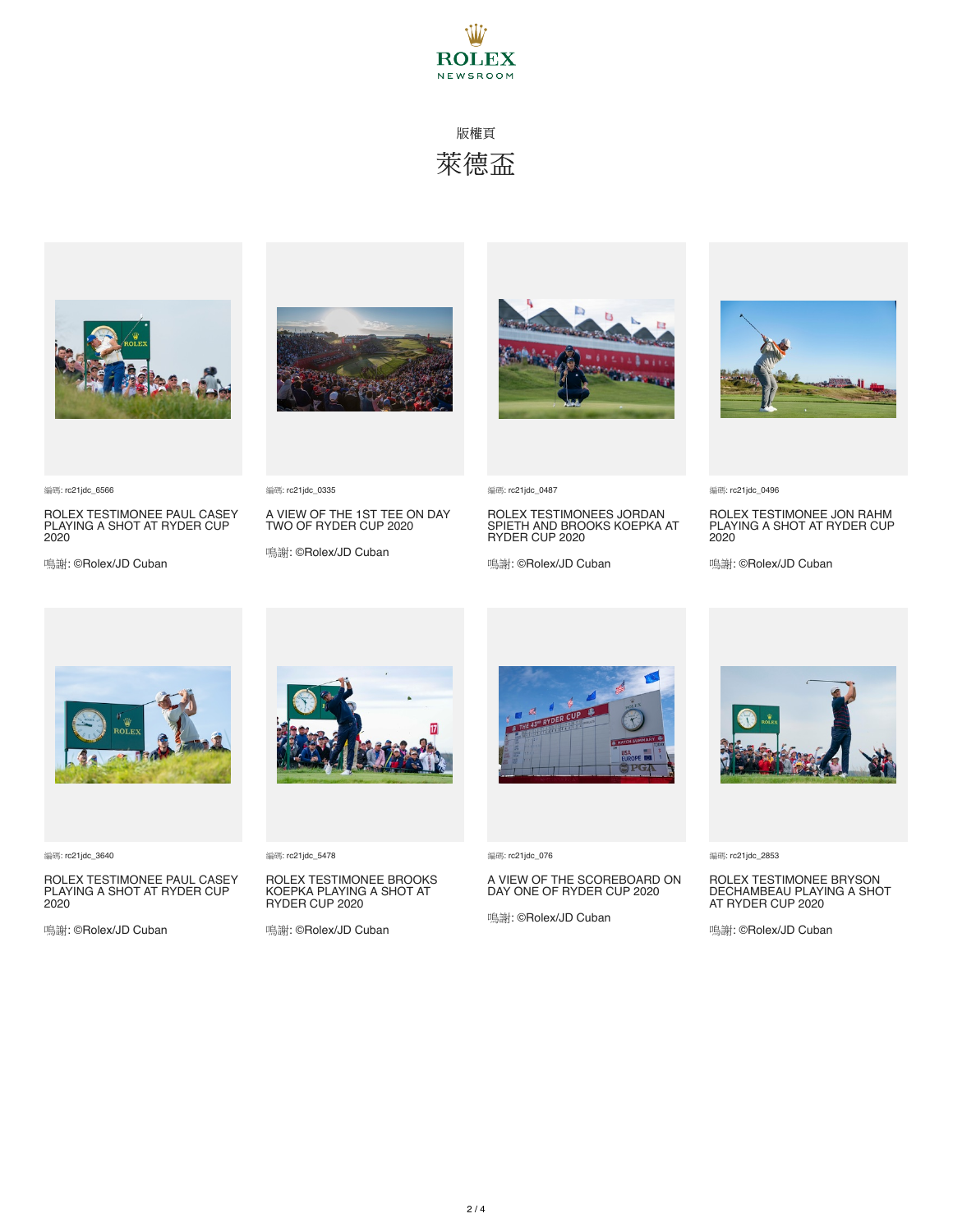



編碼: rc21jdc\_4221

ROLEX TESTIMONEE JORDAN SPIETH PLAYING A SHOT AT RYDER CUP 2020

鳴謝: ©Rolex/JD Cuban



編碼: rc21jdc\_2903

ROLEX TESTIMONEE JON RAHM PLAYING A SHOT AT RYDER CUP 2020

鳴謝: ©Rolex/JD Cuban



編碼: rc21jdc\_0195

ROLEX TESTIMONEE JUSTIN THOMAS PLAYING A SHOT AT RYDER CUP 2020

鳴謝: ©Rolex/JD Cuban



編碼: rc21jdc\_4156

ROLEX TESTIMONEE JUSTIN THOMAS DRIVING FROM THE TEE AT RYDER CUP 2020

鳴謝: ©Rolex/JD Cuban



編碼: rc21jdc\_3680

#### ROLEX TESTIMONEE AND RYDER CUP 2020 UNITED STATES CAPTAIN, STEVE STRICKER

鳴謝: ©Rolex/JD Cuban



編碼: rc21jdc\_3743

### ROLEX TESTIMONEE DANIEL BERGER PLAYING A SHOT ON PRACTICE DAY THREE AT RYDER CUP 2020

鳴謝: ©Rolex/JD Cuban



編碼: rc21jdc\_3846

#### ROLEX TESTIMONEE JORDAN SPIETH WALKING TO THE 7TH GREEN AT RYDER CUP 2020

鳴謝: ©Rolex/JD Cuban



編碼: rc21jdc\_9051

### ROLEX TESTIMONEE BRYSON DECHAMBEAU PLAYING A SHOT ON PRACTICE DAY THREE AT RYDER CUP 2020

鳴謝: ©Rolex/JD Cuban